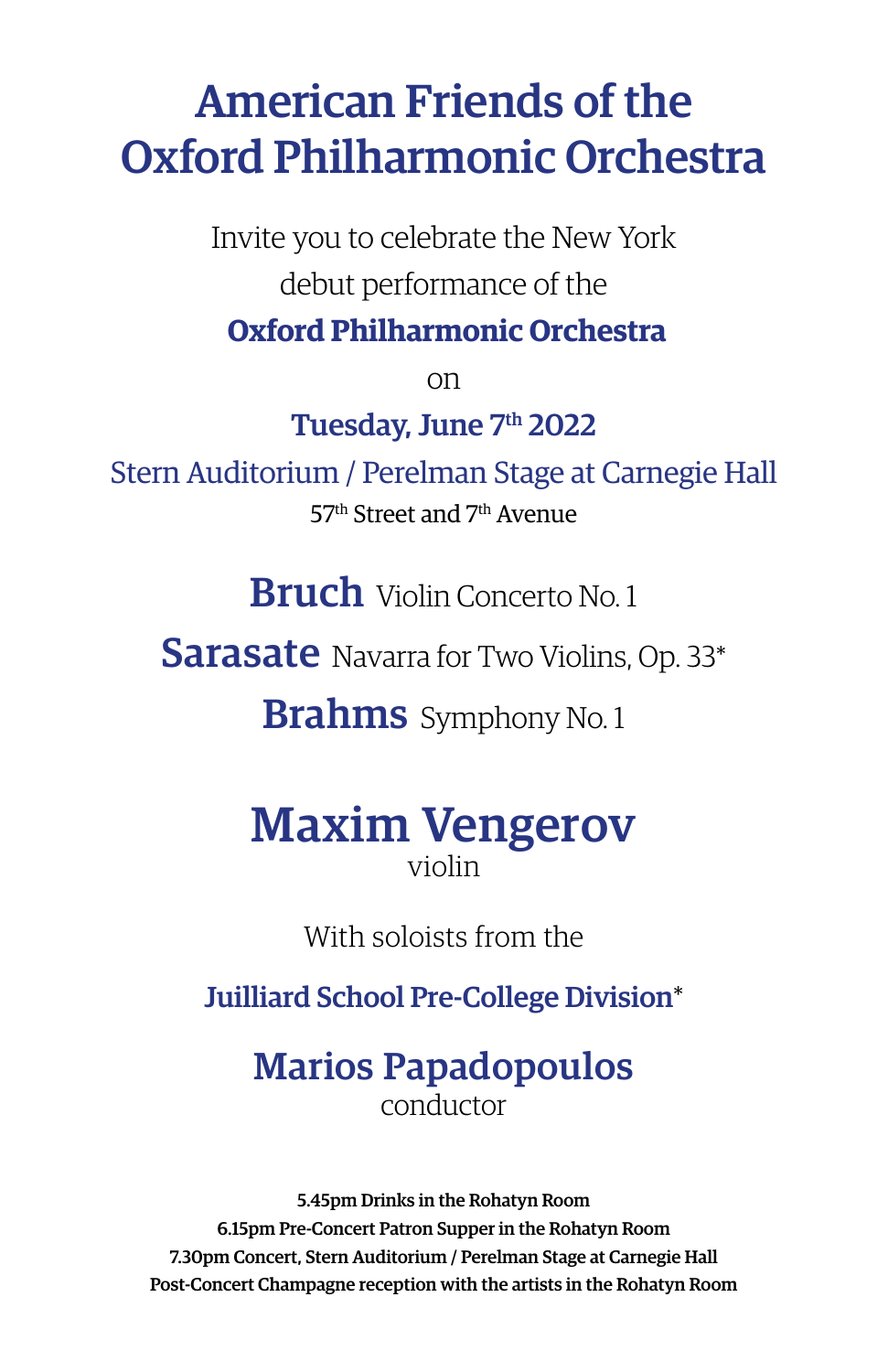#### **Bruch Benefactor**

Premiere seating at the Pre-Concert Gala Supper and at the Concert. Post-Concert Champagne Reception

\$50,000 for a table of ten (\$45,000 tax deductible) \$5,000 for an individual ticket (\$4,500 tax deductible)

### **Brahms Benefactor**

Superior seating at the Pre-Concert Gala Supper and at the Concert. Post-Concert Champagne Reception

\$25,000 for a table of ten (\$20,000 tax deductible) \$2,500 for an individual ticket (\$2,000 tax deductible)

# **Haydn Benefactor**

Excellent seating at the Pre-Concert Gala Supper and at the Concert. Post-Concert Champagne Reception

\$12,500 for a table of ten (\$8,000 tax deductible)

\$1,250 for an individual ticket (\$800 tax deductible)

# **Chopin Patron**

Ticket for the Concert and Champagne Reception

\$750 for an individual ticket (\$500 tax deductible)

Please fill in the enclosed Ticket Order Form and return to: American Friends of the Oxford Philharmonic 864 Lexington Avenue, 2nd floor, New York, NY 10065